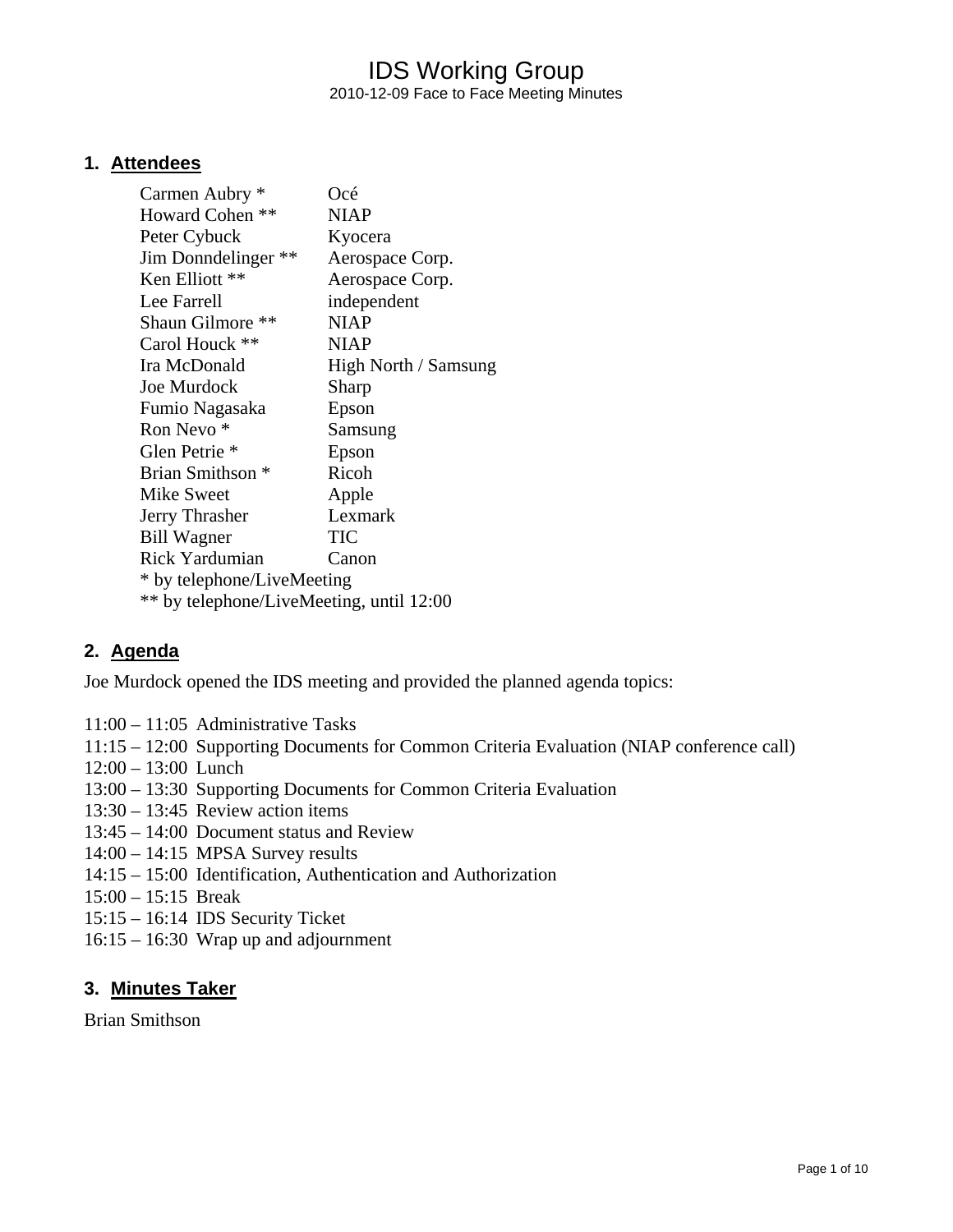2010-12-09 Face to Face Meeting Minutes

## **4. PWG Operational Policy**

It was noted that all attendees should be aware that the meeting is conducted under the PWG Membership and Intellectual Property rules. There were no objections.

## **5. Approve Minutes from previous meeting**

No minutes were produced from previous meeting.

There were no objections.

### **6. Supporting Documents for Common Criteria Evaluation (NIAP conference call)**

[Brian] Some members of the IEEE P2600 working group had been in contact with NIAP seeking their guidance on what to put in a Supporting Document (SD) specifically to support the evaluation of MFPs conforming to IEEE 2600.1 and/or 2600.2. They had been looking at some of the other development activities such as the OS PP and the Network Appliance PP, which has given them some indication of NIAP's direction. They are looking for more specifics on what to do for the HCD PP that would give NIAP the assurance that evaluations are consistent and reliable across multiple labs and CC schemes.

[Shaun] On this call, NIAP can speak at a high level about the end goal of the program and the PPs. More detailed technical discussions would be needed later in a series of calls to talk about specific requirements in the MFP PP and specific assurance activities.

The NAPP and USB PP have some additional assurance requirements associated with SFRs and more specificity in the SFRs themselves. NIAP wants very objective and repeatable assurance activities. Having high-level, open-ended requirements as we've seen in the past is not the direction we're going. More specific requirements are needed where that makes sense.

NIAP understands that with a large number of vendors and products, some flexibility is needed. To accommodate that, an "Appendix C" is used to specify appropriate optional requirements or refinements to requirements, but they are still very specific.

For example, instead of just saying that you do secure tunneling, the document will say how secure tunneling should be done. In general, the direction is to be more granular in requirements and more specific in assurance activities.

NIAP is willing to supply someone to work with the PWG-IDS to participate in a series of workshops toward that end for HCDs.

[Brian] In the NAPP, there are quite a few extensions to SFRs that are different from standard CC, and asked if that is the direction they are taking or if it is something to be avoided.

[Shaun] NIAP is not being strict with EALs or CC dependencies/selections/refinements. It is better to articulate the requirements in some pseudo English / CC language and then let NIAP determine how to express that in a way that is acceptable to the international community.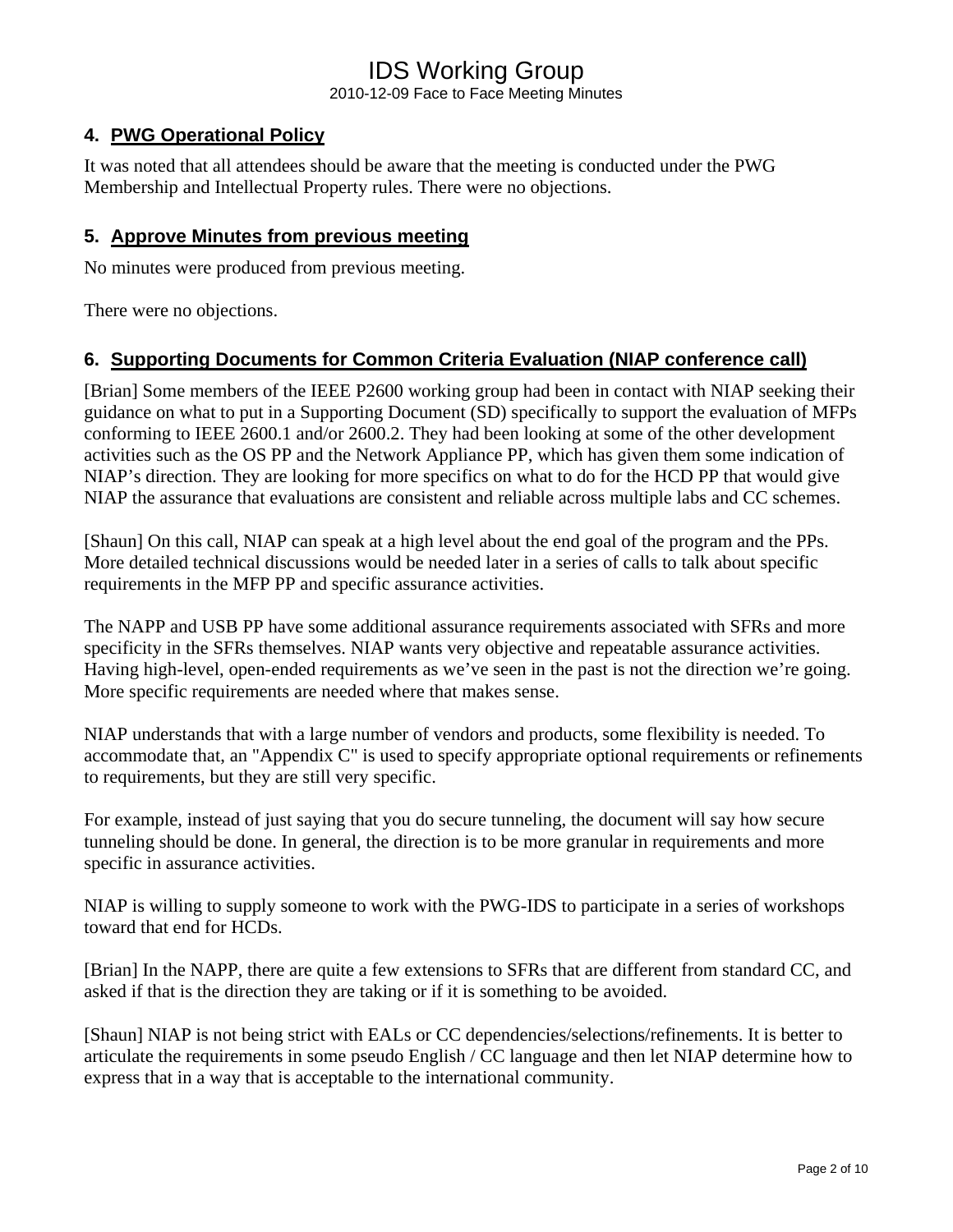2010-12-09 Face to Face Meeting Minutes

In the NAPP, there is a whole front matter section that describes threat environment in prose, for which NIAP thinks it can get international acceptance. The idea is to start there and not immediately try to fit into standard CC, and then adjust it toward standard CC if needed to achieve that acceptance.

NIAP is trying to drive change into the CC by practical example, and in some cases that will break the CC in order to drive that change.

[Brian] The threat environment and prescriptive security functional requirements could be rather dynamic, such as if new attacks are developed or specific techniques like a hashing algorithm become broken, and asked if that sort of thing should be in an SD which made the PP more specific while not requiring the PP to be updated. The SD could change more frequently. His concern was that if such things were in the PP, the PP may need to change every year.

[Shaun] Yearly updates wouldn't be a bad idea, and that it didn't matter if it was in a PP or an SD, because you need that information. They both go through the same process to be recognized. We can debate which one is easier for the user, but you'll need both of them.

[Ira] The HCD PP was an IEEE standard and it is not possible to update it on a yearly cycle, and the SD would be an open standard from the PWG with a much lighter process that makes it possible to make an update in as little as four months.

[Shaun] The IEEE model isn't going to work, and the IEEE PP will be sunsetted at some point. If it can't be updated in two years, then it's not a useful framework to work from. We don't want to retrofit or interpret things in an SD simply because the IEEE PP doesn't allow changes. The HCD vendor community will need to change from the IEEE model to a more responsive development framework, whatever that may be. There may be an interim period where we do need to do something with the IEEE PP, but not for the long term.

[Brian] The vendor community had discovered the difficulty of having a long approval process and expensive copyright situation, and agrees that we need to do something differently in the future. However, the durable part of the current PPs could be the base principles of what security areas need to be covered in HCDs, and the specificity and dynamism could be provided by the SDs. That could give the current PPs a longer lifetime. IEEE standards need to be revised or reaffirmed every five years anyway, so that could be when the PPs are rewritten. At that point, we would have a great deal of practical experience actually evaluating products and seeing if they really worked out. Right now, NIAP is speculating that HCD evaluations against the IEEE PPs are not consistent or reliable across multiple labs and schemes even though only one HCD has completed such an evaluation at this time. We shouldn't try to rush to make changes before we have some actual experience with evaluation.

[Shaun] NIAP understands that, and they aren't really focused on any problems with MFPs but instead are dealing with the larger issues of CC evaluations. MFPs evaluations may or may not work with the EAL model, but that's not the point. They need to fit in the overall landscape of where we're going. We're not certain if working from the current HCD PPs will work as a framework for creating more specificity in SDs.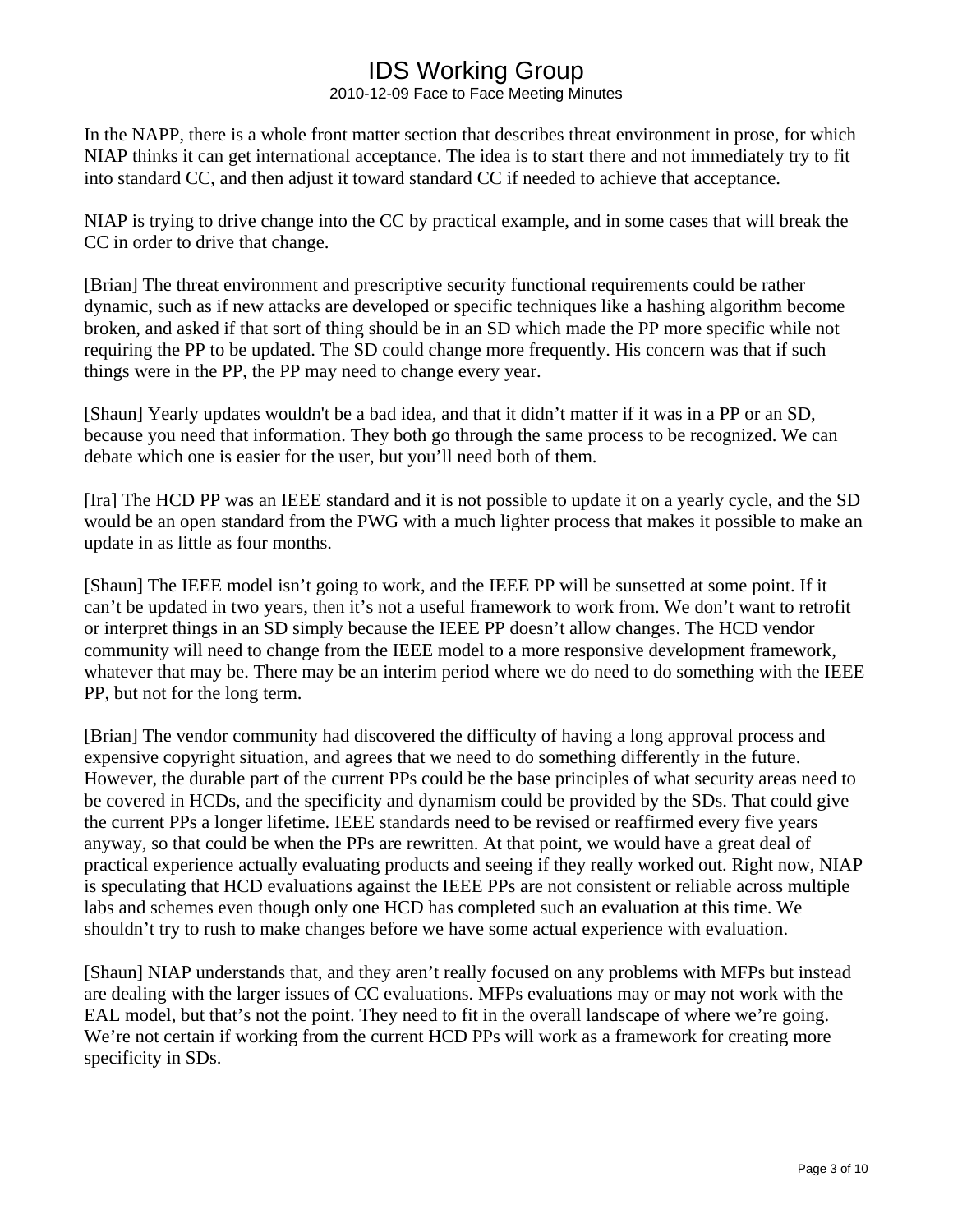2010-12-09 Face to Face Meeting Minutes

[Brian] If the PP doesn't contain nearly enough detail, then all of the meat would be in the SDs and that could prove cumbersome for vendors and confusing for customers. It is also possible that the PP might not cover something in the PP that is really needed, in which case we would have a greater need for a new PP.

[Carmen] Most HCD evaluations are done outside of the US scheme, and asked if NIAP would mind if other schemes participated in this development such as European schemes or the Japanese scheme.

[Shaun] NIAP wants to be open to international participation, although they are reluctant to open it too broadly at first until they have a strawman in place. If mutual recognition is important, which it certainly is for this technology, then it makes sense to open up to other schemes for commenting and development.

[Carmen] In the NAPP, there is a requirement for software updates, which is not a problem for HCDs, but asked how that can be reconciled with the CC's notion that a software update breaks the CC certification of a product. At the last ICCC, there was talk about predictive assurance. Are the two related?

[Shaun] We're hoping that in the next generation of the CC, there will be a way for vendors to update their products. Products have that capability and do get updated, so ignoring it in the CC doesn't make sense. The technical aspects of how to do a secure update are good to have in a PP, but it is true that there is a conflict between updates and the current CC.

[Ron] What is the timeframe for developing SDs, for replacing the PP, for everything?

[Shaun] We have some PPs at EAL2 out there now. There will be some date on which we don't want to have any PPs associated strictly with an EAL, but we haven't set a date for that. It depends on how quickly we can develop standardized PPs. It is taking some time to do that, so it is certainly not in the next year. It may be two or more years out.

[Ron] We have products in evaluation, and it can take a long time to complete them. We want to make sure that our investment is preserved.

[Shaun] Even after we make a change in policy, we allow evaluations that are underway or about to start, and after that we allow maintenance for a couple of years. Policies aren't retroactive.

[Ron] How will NIAP convince DoD agencies to not ask for more that EAL2?

[Carol] We're working with the DoD agencies, and when we find out from a lab or vendor that some agency is asking for a higher EAL, we will go there and find out why and get them to lower or change their policy. It is like the IEEE work, it takes a long time. We are working on it on a case-by-case basis. We're making slow progress, with Army, Navy, Air Force, not yet the Marines, in the past three or four months. We have most of the CIO-level people engaged and perhaps agreed, but it takes a while for that to filter down.

[Brian] Other countries and commercial enterprises misunderstand EAL to be a measure of security, and not of assurance. For example, I was in Canada and they often refer to CC as "EAL certification". Can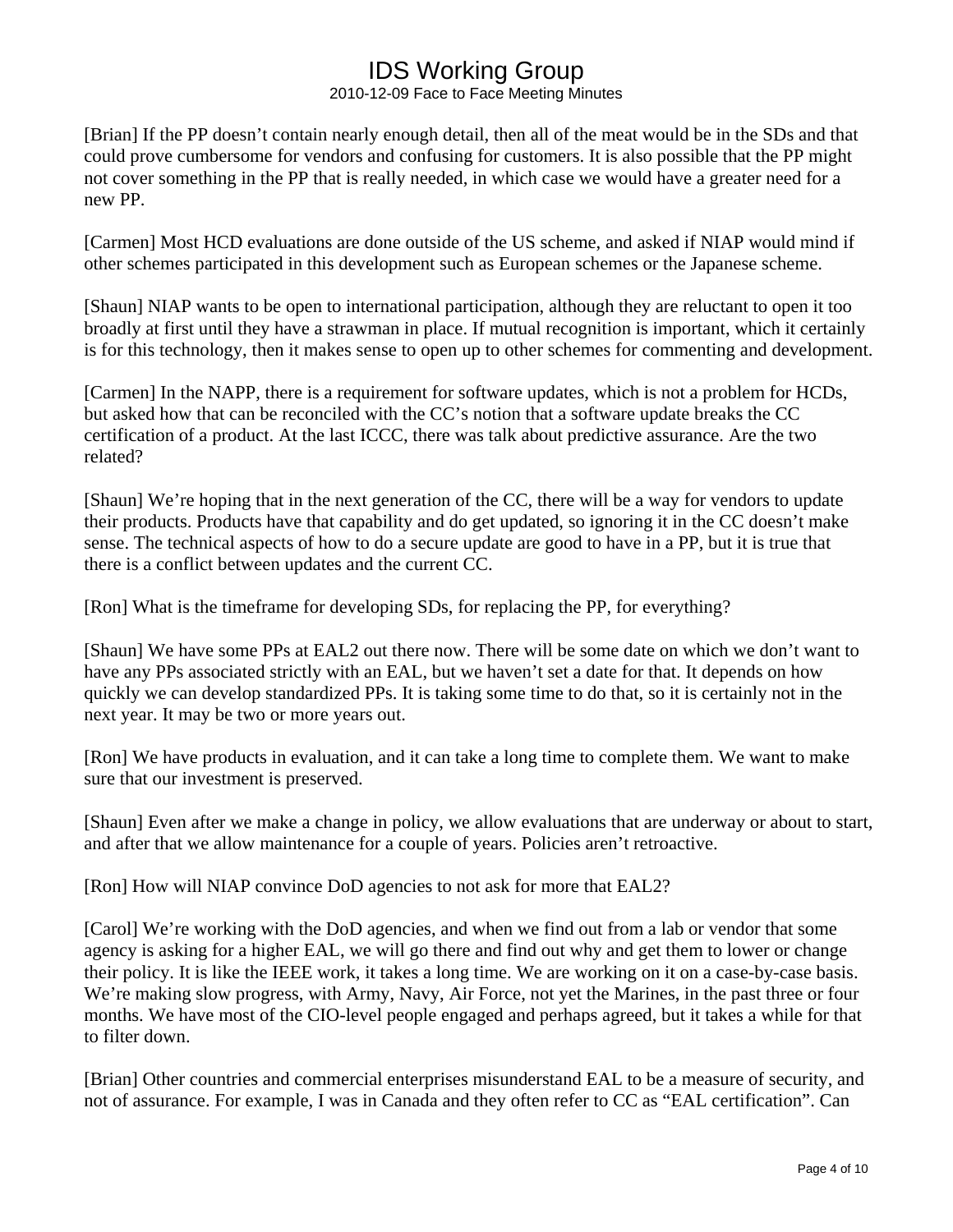2010-12-09 Face to Face Meeting Minutes

NIAP have any impact outside of the US DoD agencies? I am concerned that if we change everything to EAL2, some will ask us "why did you lower the security on your products?".

[Shaun] That's an example of why EAL2 isn't a good solution. We're using it in the interim, but ultimately we to break the tie between acquisition decisions and straight EAL. It will be a long process to disassociate those things because it has been that way for so long. EAL2 is an interim stop until we get to the point of having supporting documents and mutually recognized PPs that may have a combination of EALs and may have requirements that aren't even captured by the CC. We want a PP per technology, not a technology having PPs at different EALs.

[Ira] Is it true that the NAPP does not apply to MFPs?

[Shaun] Yes, but they may share some requirements. The NAPP could apply to many technologies so we wanted to scope it down. But where a product uses remote login or IPsec tunneling or something like that, they may have identical or very similar requirements to the NAPP.

[Brian] I sat in on the NAPP deployment/configuration subgroup, and they talked about deriving some requirements from the Consensus Audit Guidelines, otherwise known as the SANS Top 20 Network Controls. Is that something that came from NIAP?

[Shaun] It is certainly something that they should take into consideration. They should look into the 800-53 controls, 1253 controls, SANS controls, DISA STIGs, other schemes PPs that have been developed for network devices.

[Pete] We discussed in a previous conference call a couple of policies that might address data at rest or some other issues. Is that still under consideration?

[Shaun] It's still under consideration. We don't have a very good policy for data at rest or data overwrite. We have a disk encryption PP, a USB PP, and an initiative for file encryption. From that we should be able to make a general policy about data at rest, but we don't have one yet.

[Brian] How soon can we start having the technical sessions so we can get started?

[Carol] We need to identify who to assign. We have many requirements and few people.

[Shaun] Probably mid to late January before we can assign a person.

[Brian] Would it be useful to have a face-to-face during RSA week in mid February?

[Shaun] Yes, there will be many of us out there.

[Carol] Some of the other schemes will be there too. Would you make the arrangements?

[Brian] We can probably use the Ricoh Tech Portal in San Francisco that we used for the CCVF meeting last year. It was too small for that meeting, but would be fine for this one.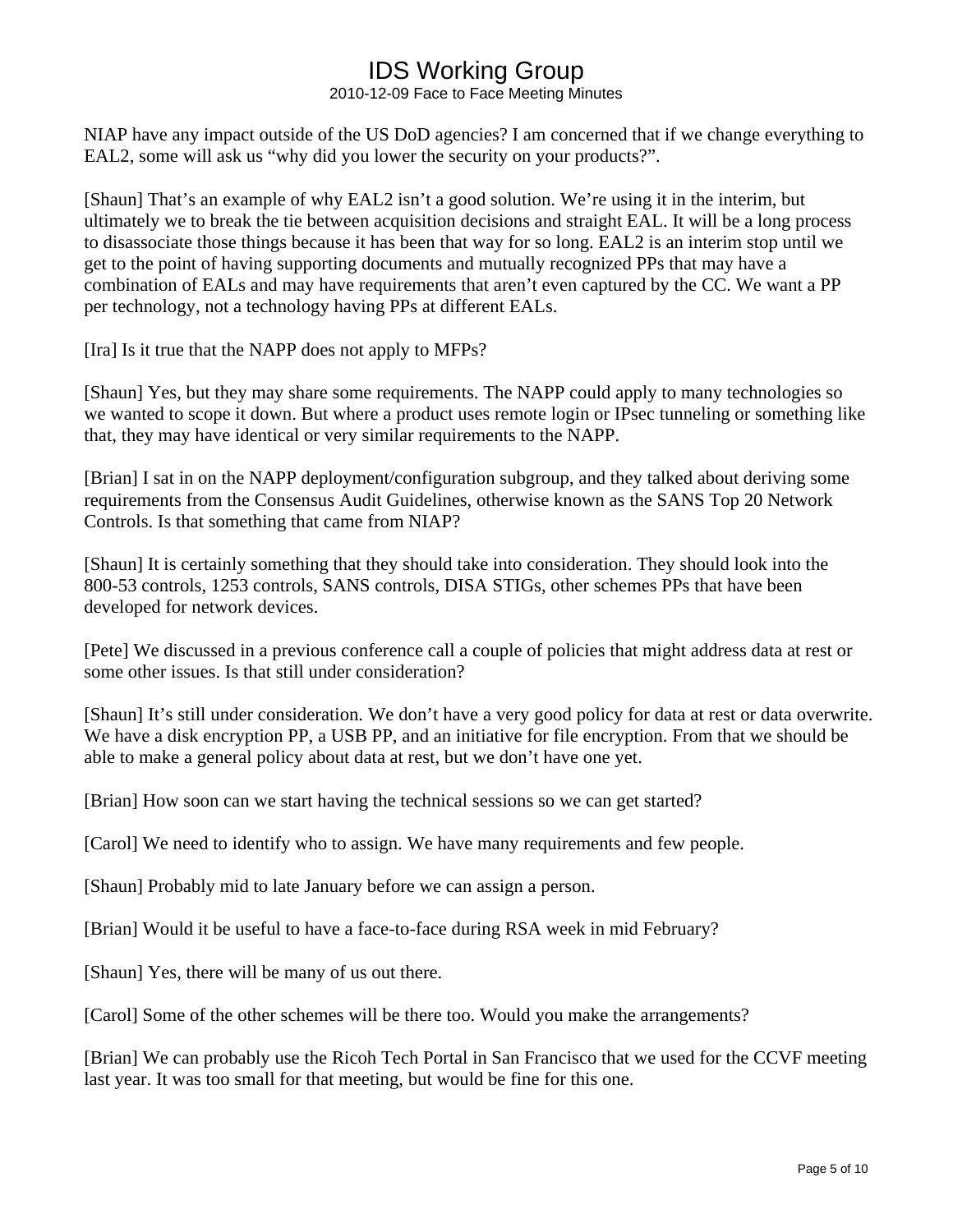2010-12-09 Face to Face Meeting Minutes

|             | [New action item] |           |  |                          |       |  |                                                                                             |  |  |  |  |  |  |  |  |
|-------------|-------------------|-----------|--|--------------------------|-------|--|---------------------------------------------------------------------------------------------|--|--|--|--|--|--|--|--|
| <b>70</b> I | 12/9/2010         | 1/14/2011 |  | <b>Brian</b><br>Smithson | admin |  | Make arrangements for F2F meeting<br>with NIAP/other schemes at Ricoh<br>SF during RSA week |  |  |  |  |  |  |  |  |

[Ron] We also have a PWG F2F meeting in the first week of February, so we could prepare.

[Brian] It would be good to have a few teleconferences before our F2F so we can hit the ground running and be productive.

[Ira] We could have a teleconference with NIAP in late January and again during the PWG F2F in early February.

## **7. Review Action Items**

NOTE: The most recent Action Item spreadsheet is available at: <ftp://ftp.pwg.org/pub/pwg/ids/ActionItems/> . Changes made during this meeting are indicated by red text.

| 33 | 12/10/2009 |          | Randy<br>Turner                                                  | <b>SHV</b>                   | Randy Turner will contact<br>Symantec (when appropriate) to<br>encourage discussion with the<br>PWG about a SHV.      | н  | No longer blocked<br>waiting for AI #32 so we<br>can send market<br>rationale to Symantec.<br>Need a volunteer to take<br>over on this task.                                                                  |
|----|------------|----------|------------------------------------------------------------------|------------------------------|-----------------------------------------------------------------------------------------------------------------------|----|---------------------------------------------------------------------------------------------------------------------------------------------------------------------------------------------------------------|
| 34 | 12/10/2009 |          | Randy<br>Turner                                                  | Remediation                  | Randy Turner will investigate<br>Symantec's products and their<br>method(s) to "remediate<br>noncompliant endpoints." | H. | Symantec wants an<br>NDA, but PWG cannot<br>do an NDA; will do a<br>generic version; should<br>we invite Symantec to a<br><b>PWG IDS</b><br>teleconference? Need a<br>volunteer to take over on<br>this task. |
| 44 | 3/11/2010  |          | Jerry<br>Thrasher<br>Ira<br>McDonald<br><b>Brian</b><br>Smithson | <b>NEA</b><br><b>Binding</b> | Recast the NEA Binding<br>document as a TCG TNC Binding<br>document                                                   |    | Make it a TCG<br>document, not an IETF<br>NEA document                                                                                                                                                        |
| 58 | 6/11/2010  | 8/3/2010 | Joe<br>Murdock<br>and Ira<br>McDonald                            | <b>SCCM</b>                  | Create a first draft SCCM binding<br>spec based on the NAP binding<br>spec                                            | H  | MS is releasing R3 of<br>SCCM and also a beta<br>of "R-next", while at the<br>same time adding power<br>management; WIMS<br>group may also be<br>interested. On hold due<br>to priorities.                    |
| 66 | 10/20/2010 |          | <b>Brian</b><br>Smithson<br>Joe<br>Murdock<br>Ira<br>McDonald    | admin                        | Create a project charter for<br>creating IEEE 2600.1 Supporting<br><b>Documents</b>                                   | H  | With no requirements<br>specification. Wait for<br>NIAP quidance in mid to<br>late January.                                                                                                                   |
| 67 | 10/28/2010 |          | Joe<br>Murdock<br>Ira<br>McDonald                                | auth                         | Write IDS-Identification-<br>Authentication-and-Authorization-<br>Framework specification                             | P  |                                                                                                                                                                                                               |
| 68 | 12/2/2010  |          | Joe<br>Murdock                                                   | auth                         | Define IAA Security Ticket (per<br>October 2010 F2F)                                                                  | P  |                                                                                                                                                                                                               |
| 69 | 12/2/2010  |          | Michael<br>Sweet                                                 | log format                   | Write HCD Logging specification                                                                                       | P  |                                                                                                                                                                                                               |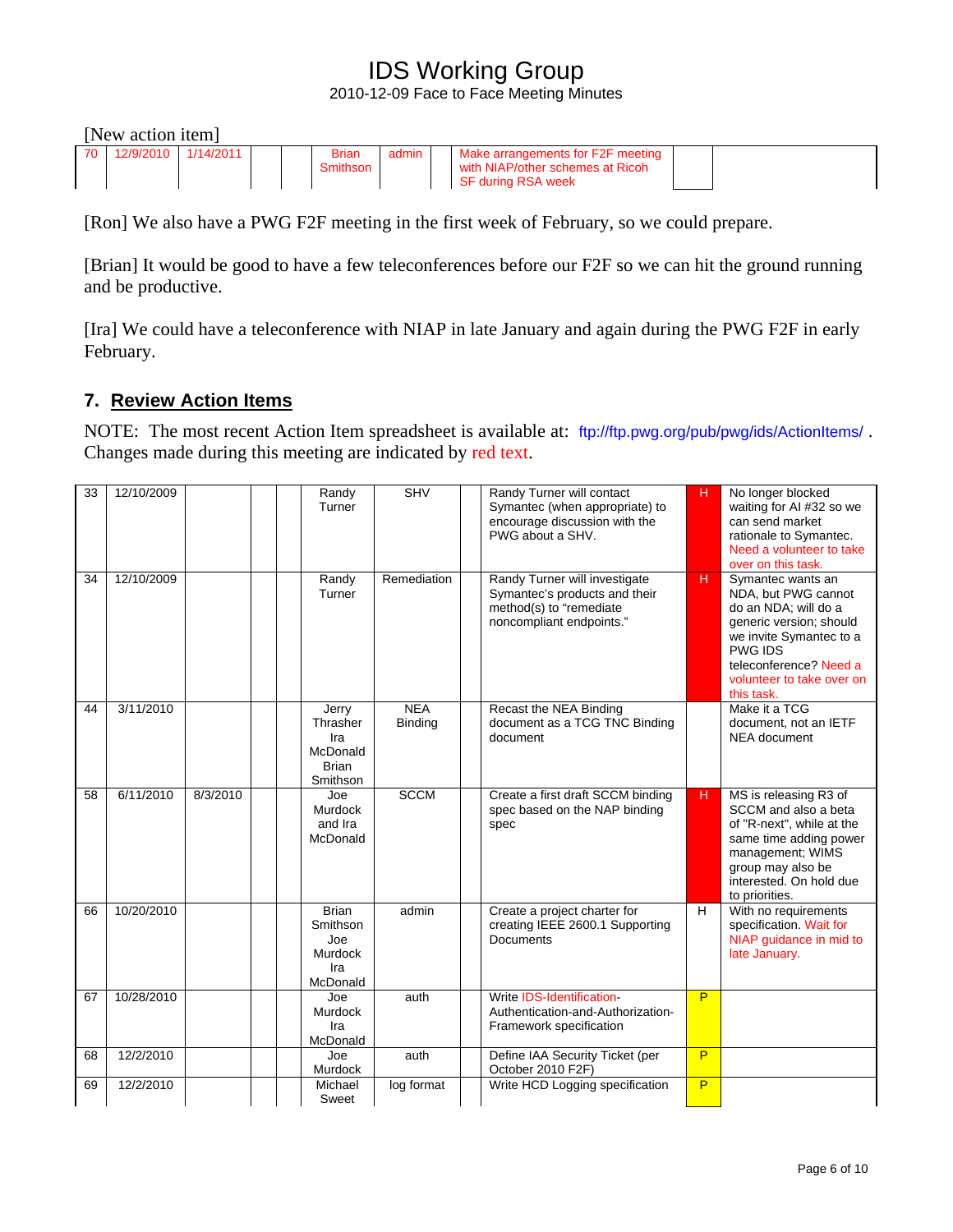2010-12-09 Face to Face Meeting Minutes

[Ira] Regarding the Support Documents project charter, we should expect guidance from NIAP in mid to late January before writing the charter so that we don't get the SC to approve something and then find we need to turn around and change it.

## **8. Document Status**

HCD-Assessment-Attributes

- <ftp://ftp.pwg.org/pub/pwg/ids/wd/wd-idsattributes10-20100930.pdf>
- Stable (needs a binding prototype)

### HCD-NAP Binding

- <ftp://ftp.pwg.org/pub/pwg/ids/wd/wd-ids-napsoh10-20100930.pdf>
- Stable

### HCD-TNC Binding

• Initial Draft still under development

### HCD-NAC Business Case White Paper

- <ftp://ftp.pwg.org/pub/pwg/ids/white/tb-ids-hcd-nac-business-case-20100422.pdf>
- Final

### HCD-Remediation

- <ftp://ftp.pwg.org/pub/pwg/ids/wd/wd-ids-remediation10-20100930.pdf>
- Initial Draft

### HCD-NAP-SCCM Binding

- Mapping Spreadsheet:
	- o [ftp://ftp.pwg.org/pub/pwg/ids/white/IDS-NAP-SCCM-Mapping\\_20090917.xls](ftp://ftp.pwg.org/pub/pwg/ids/white/IDS-NAP-SCCM-Mapping_20090917.xls)
- Specification on hold

### HCD-Log

- White Papers:
	- o <ftp://ftp.pwg.org/pub/pwg/ids/white/ids-logging-20100608.pdf>
	- o [ftp://ftp.pwg.org/pub/pwg/ids/white/IEEE2600.1\\_audit\\_events.pdf](ftp://ftp.pwg.org/pub/pwg/ids/white/IEEE2600.1_audit_events.pdf)
- Specification:
- [ftp://ftp.pwg.org/pub/pwg/ids/wd/wd-ids-log10-20101018-rev.pdf](ftp://ftp.pwg.org/pub/pwg/ids/wd/wd-ids-log10-20100803.pdf)
- Initial Draft

### IDS-Identification-Authentication-Authorization

- White Papers:
	- o <ftp://ftp.pwg.org/pub/pwg/ids/white/ids-authorize-20100608.pdf>
- Mind Map: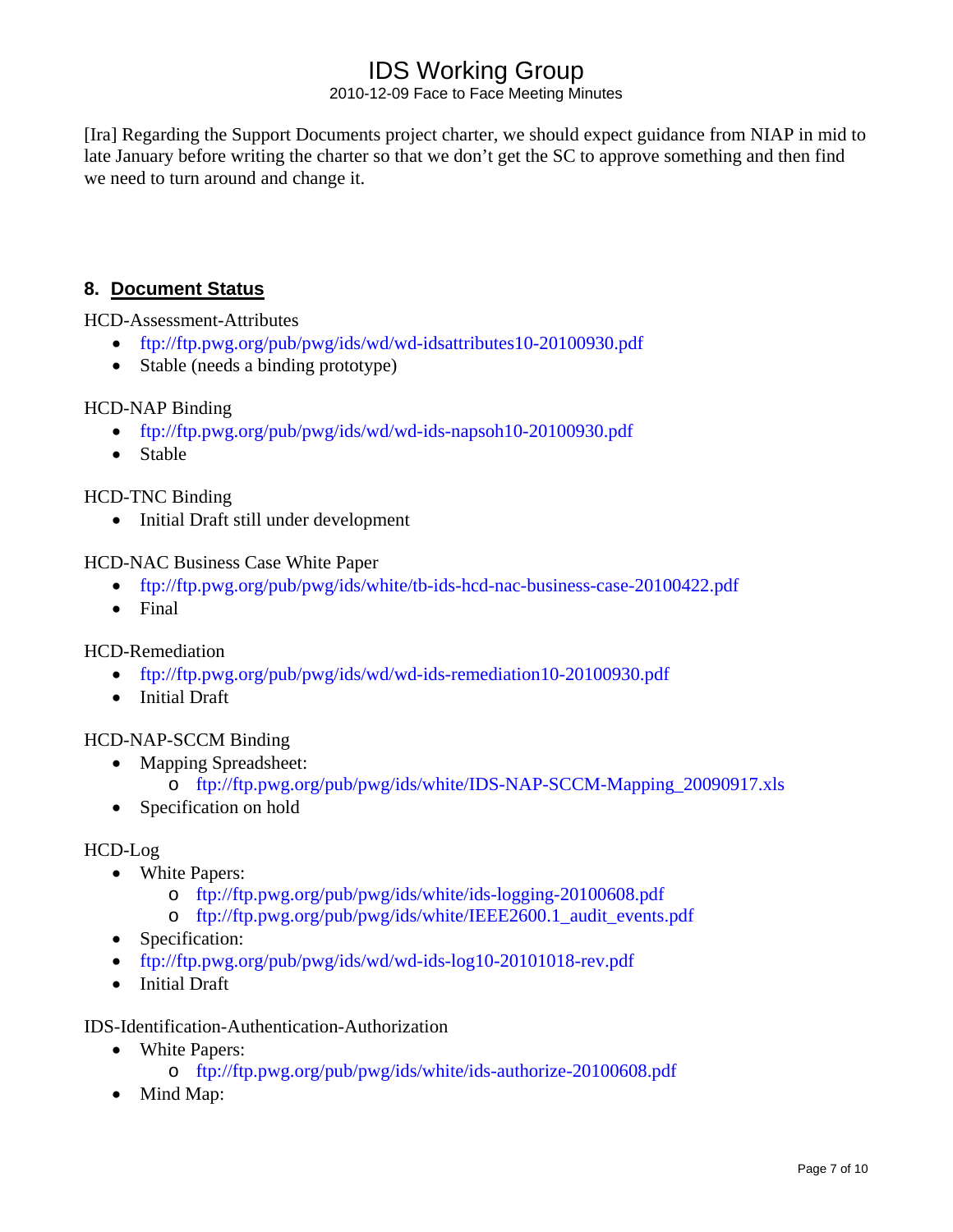2010-12-09 Face to Face Meeting Minutes

- o <ftp://ftp.pwg.org/pub/pwg/ids/white/ids-iaa-framework-2010-12-03.xmind>
- Specification (outline only):
	- o <ftp://ftp.pwg.org/pub/pwg/ids/wd/wd-ids-iaa10-20101202.pdf>
	- o <ftp://ftp.pwg.org/pub/pwg/ids/wd/wd-ids-iaa10-20101202.docx>

## **9. New HCD-ATR attribute**

[Joe] Should we add a security log destination attribute to ensure that there is a location to archive logs?

[Ira] Yes, to ensure that there is a central location.

[Brian] How are you going to do a health validation on something that is outside of the HCD?

[Ira] You could validate that it is a correct URI scheme and that it is DNS-resolvable.

[Joe] Site policy could control what are acceptable values.

[Ira] As is done with IPP, we could make some policy like it can be https or sftp and not sent in the clear.

[Mike] There is no URI scheme for syslog. One was started three years ago but didn't get finished.

[Brian] IEEE 2600.1 doesn't require an external log. It requires a log, which can be internal, external, or both. I think this is the first instance in which one of these attributes makes a functional requirement that 2600.1 doesn't also require.

[Joe] Well, we require syslog.

[Mike] It could be internal or external, and site policy could refine it further. The URI could point to something local.

[Brian] Should it be multivalued?

[Ira] Yes. And the first one would be primary and the only one that is required to be non-empty.

[Brian] Would a flag be sufficient? One that says "audit is enabled"? We do something like that for admin passwords – just a flag that says you've changed it to something other than default, but there is no assessment of strength of function.

[New action item]

|  |  | Joe     | <b>ATR</b> | propose by email a multivalued                               |  |
|--|--|---------|------------|--------------------------------------------------------------|--|
|  |  | Murdock |            | attribute for log location (a URI) to be<br>added to HCD-ATR |  |
|  |  |         |            |                                                              |  |

### **10. MPSA Survey Results**

Refer to the presentation slides [ftp://ftp.pwg.org/pub/pwg/ids/Presentation/2010-12-09\\_IDS\\_F2Fv3.pdf](ftp://ftp.pwg.org/pub/pwg/ids/Presentation/2010-12-09_IDS_F2Fv3.pdf)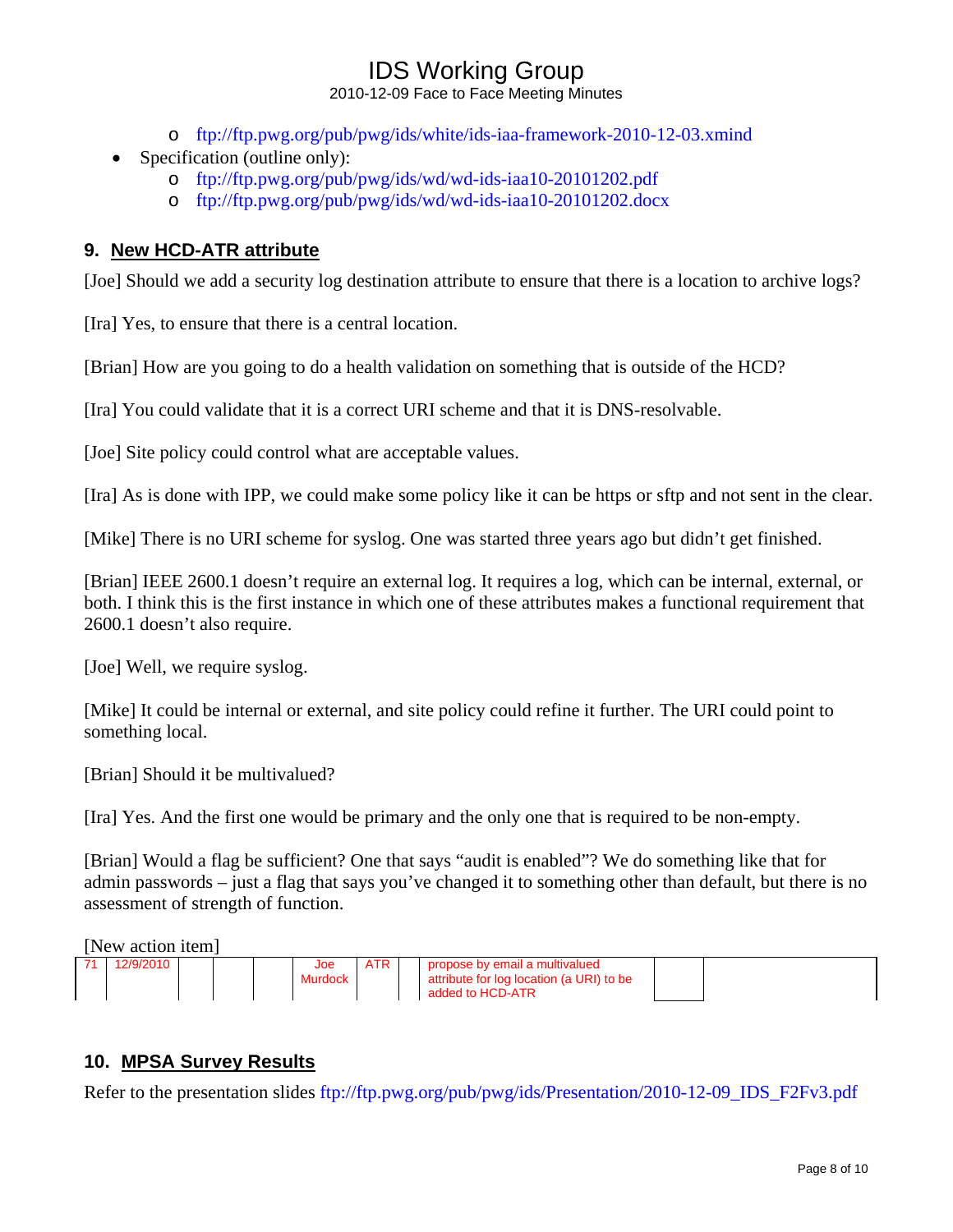2010-12-09 Face to Face Meeting Minutes

## **11. IA&A and IDS Security Ticket**

Refer to<ftp://ftp.pwg.org/pub/pwg/ids/white/Cloud-and-Mobile-Authentication-2010-10-20.xmind>

[Joe] There has been no change in the mindmap since the last face-to-face.

Refer to<ftp://ftp.pwg.org/pub/pwg/ids/white/ids-iaa-framework-2010-12-03.xmind>

[Joe] Two mindmaps have been combined into one. The only other change is that a SAML block has been added.

Document security is an issue that keeps coming up. It is for access control, not rights management. What we're working on now is the MFP security ticket for IPP Everywhere and the cloud. These are only recommendations, no new protocols; the only new thing is the security ticket. The security ticket would be SAML or WS-Federation or policy request.

[Ira] If we have a conformance section, which we will, then we will have requirements and not just recommendations.

[New action item]

| 12/9/2010 |  | Joe<br>Murdock | <b>IA&amp;A</b> | direction is not "recommendations"<br>only", it is "requirements and<br>recommendations" (pointing to existing<br>standards) because there will be a<br>conformance section |  |
|-----------|--|----------------|-----------------|-----------------------------------------------------------------------------------------------------------------------------------------------------------------------------|--|
|           |  |                |                 |                                                                                                                                                                             |  |

[Joe] An outline has been posted for IA&A. There is no content. We are looking for authors of sections.

[Ira] We need a common requirements document to avoid making requirements in separate documents, over and over, which will ultimately drift from one another. It makes more sense to have one overarching requirements document for IDS security.

We can't go into Last Call unless we have an approved external requirements document, or by SC caveat, an embedded section that has rationale, use cases, and derived design requirements. We'd need one of those for every spec.

[Bill] It would be challenging to have one requirements document for all topics.

[Ira] The idea is that we'll have one common requirements document that covers most requirements, and then individual specs can point to that document and add a few unique requirements.

[New action item]

| 12/9/2010 |  | Joe             | regts | start an IDS common requirements |  |
|-----------|--|-----------------|-------|----------------------------------|--|
|           |  | Murdock         | spec  | spec to include out-of-scope and |  |
|           |  |                 |       | terminology sections             |  |
|           |  | <b>McDonald</b> |       |                                  |  |
|           |  | <b>Ron Nevo</b> |       |                                  |  |
|           |  |                 |       |                                  |  |

Refer to<ftp://ftp.pwg.org/pub/pwg/ids/white/ids-security-2010-12-08.xsd>

[Joe] The MFP security ticket is a transportable container of security configuration for user, device, and service.